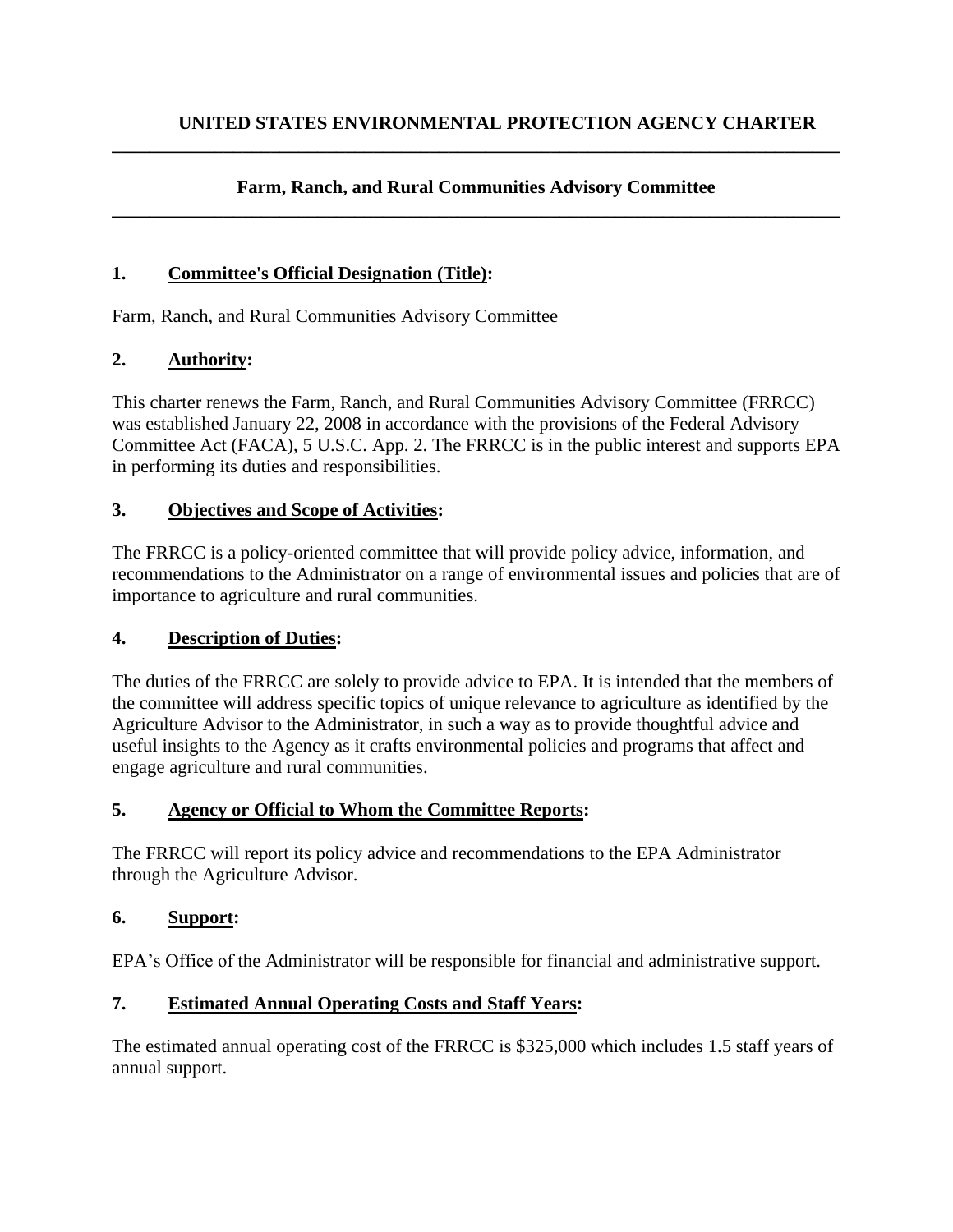## **8. Designated Federal Officer:**

A full-time or permanent part-time employee of EPA will be appointed as the Designated Federal Officer (DFO). The DFO or an alternate will be present at all the meetings of the advisory committee and subcommittees. Each meeting will be conducted in accordance with an agenda approved in advance by the DFO. The DFO is authorized to adjourn any meeting when he or she determines it is in the public interest to do so and will chair meetings when directed to do so by the official to whom the committee reports.

## **9. Estimated Number and Frequency of Meetings:**

FRRCC expects to meet approximately two (2) times per calendar year. Meetings may occur approximately once every six (6) months or as needed and approved by the DFO. Meetings will be held in Washington, DC and the EPA Regions. Members serve on the Committee in a voluntary capacity, however, EPA may pay travel and per diem expenses associated with official government business when determined necessary and appropriate.

As required by FACA, the FRRCC will hold open meetings unless the Administrator determines that a meeting or a portion of a meeting may be closed to the public in accordance with 5 U.S.C. 552b(c). Interested persons may attend meetings, appear before the committee as time permits, and file comments with the FRRCC.

## **10. Duration:**

Continuing.

# **11. Termination:**

This charter will be in effect for two years from the date it is filed with Congress. After this twoyear period, the charter may be renewed as authorized in accordance with Section 14 of FACA.

# **12. Membership and Designation:**

The FRRCC will be composed of approximately 20-30 members. Members will generally serve as Representative members of non-federal interests. If needed, members may be appointed to serve as Regular Government Employees (RGEs) or Special Government Employees (SGEs). Representative members are selected to represent the points of view held by specific organizations, associations, or classes of individuals. Individuals who are actively engaged in farming or ranching will be encouraged to apply. In selecting members, EPA will consider candidates from academia, industry (*e.g.*, farm groups and allied industries), non-governmental organizations, and state, local, and tribal governments.

# **13. Subcommittees:**

EPA, or the FRRCC with EPA's approval, may form subcommittees or workgroups for any purpose consistent with this charter. Such subcommittees or workgroups may not work